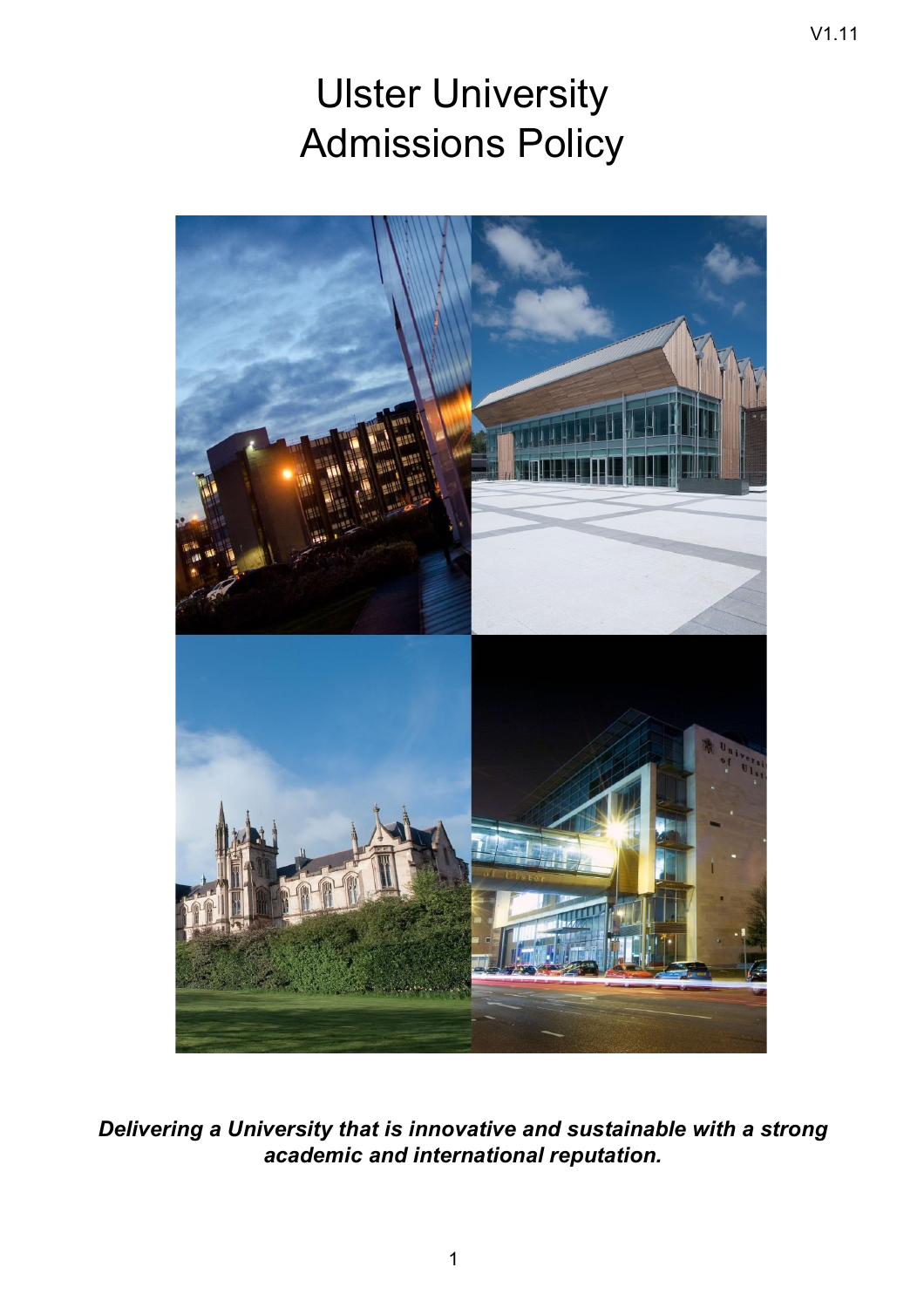## **ULSTER UNIVERSITY**

## **ADMISSIONS POLICY**

| <b>CONTENTS</b>                                                   | Page |
|-------------------------------------------------------------------|------|
| <b>1. INTRODUCTION</b>                                            |      |
| 1.1 Scope                                                         | 4    |
| 1.2 Institutional Context                                         | 4    |
| 1.3 Overall Aims of the Policy                                    | 5    |
| 1.4 University Regulations                                        | 5    |
| 1.5 Student Charter                                               | 5    |
| <b>2. PRINCIPLES OF SELECTION</b>                                 |      |
| 2.1 Aims of Selection                                             | 6    |
| 2.2 Selection Criteria                                            | 6    |
| <b>3. ENTRANCE REQUIREMENTS / ACCEPTABILITY OF QUALIFICATIONS</b> |      |
| 3.1 Full-Time Undergraduate Programmes                            | 8    |
| 3.2 Full-Time Postgraduate Programmes                             | 8    |
| 3.3 Research Degree Programmes                                    | 8    |
| 3.4 International Qualifications                                  | 9    |
| 3.5 Accreditation of Prior Learning (APL)                         | 9    |
| 3.6 Part-Time Study                                               | 9    |
| 3.7 Requests to Transfer between Modes of Study                   | 10   |
| 3.8 Applicants Returning to Undergraduate Study                   | 10   |
| <b>4. DISABLED APPLICANTS</b>                                     |      |
| 4.1 Selection and Entry Criteria                                  | 11   |
| 4.2 Professional Bodies and Health and Safety Issues              | 11   |
| 4.3 Communication during the Application Process                  | 11   |
| 4.4 Administration of the Admissions Process                      | 12   |
| <b>5. ADMISSIONS PROCEDURES</b>                                   |      |
| 5.1 Applications Made via UCAS                                    | 13   |
| 5.2 Applications made directly to the University                  | 13   |
| 5.3 Acknowledgement of receipt of Application                     | 13   |
| 5.4 Assessment of Tuition Fees                                    | 13   |
| 5.5 Fraudulent Statements/Omissions                               | 13   |
| 5.6 Plagiarism                                                    | 13   |
| 5.7 Applicants seeking Deferred Entry                             | 14   |
| 5.8 Readmission to the University                                 | 14   |
| 5.9 International Applications - Immigration Requirements         | 14   |
| 5.10 Procedures for Making Offers                                 | 14   |
| 5.11 Feedback to Unsuccessful Applicants                          | 15   |
| 5.12 Use of Applicant Data                                        | 15   |
| 5.13 Support and Training for Admissions Staff                    | 17   |
| <b>6. TUITION FEES AND FINANCIAL SUPPORT</b>                      | 18   |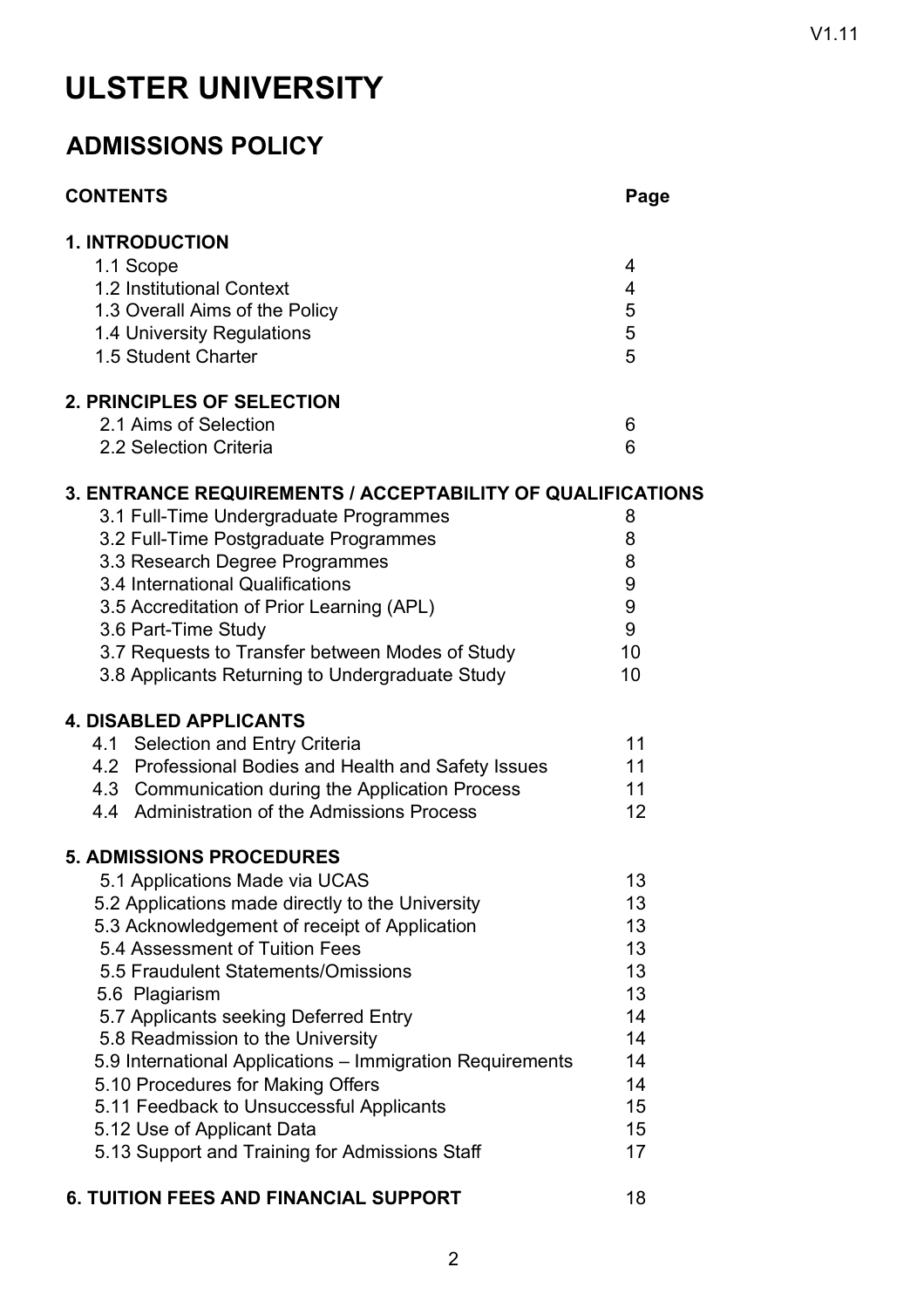| <b>CONTENTS</b>                             | Page |
|---------------------------------------------|------|
| <b>7. ADMISSIONS COMPLAINTS PROCEDURES</b>  | 19   |
| <b>APPENDICES</b>                           |      |
| Appendix 1 - Regulatory Framework of Policy | 20   |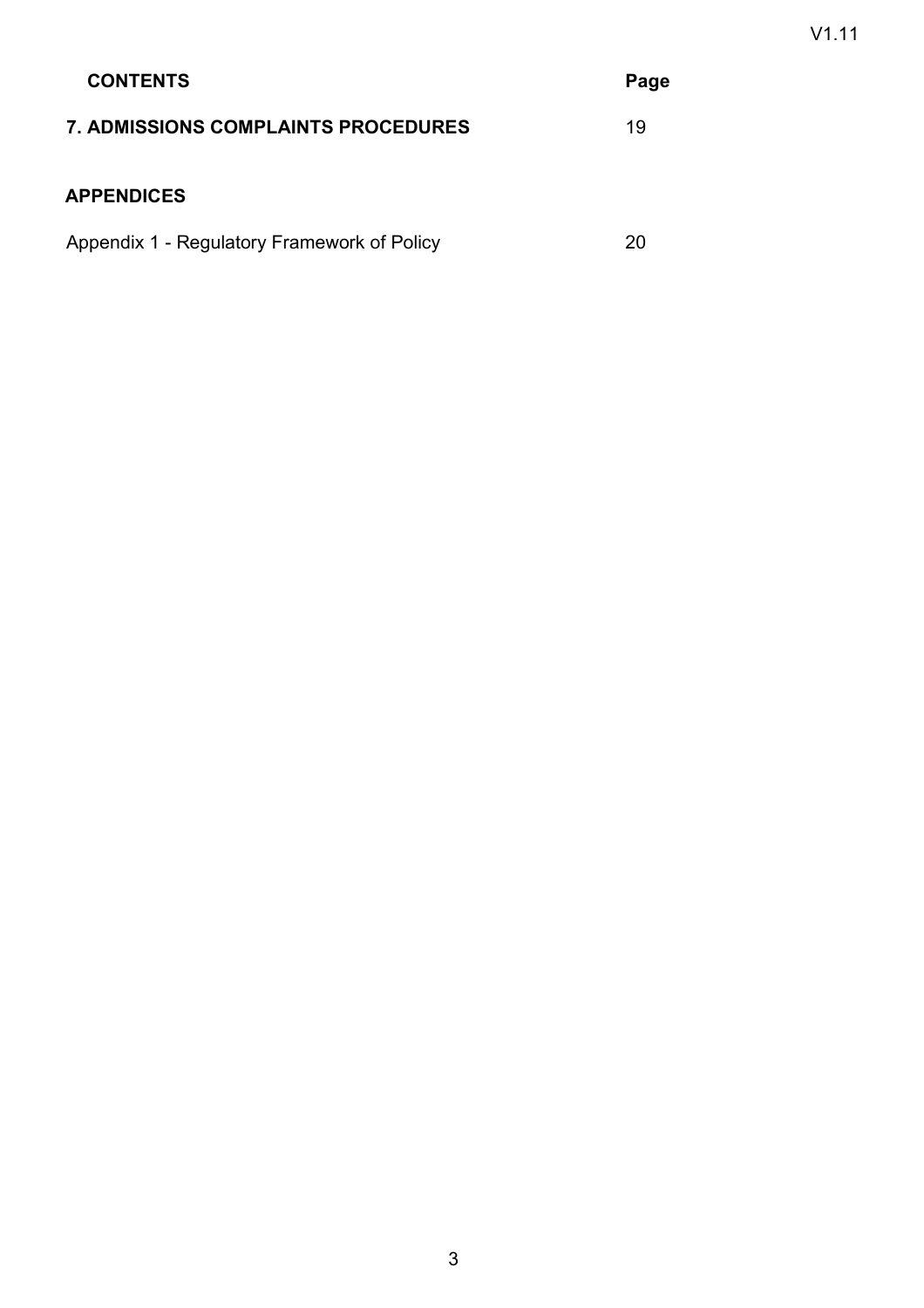## **1. INTRODUCTION**

## **1.1 Scope**

This policy applies to all admissions to Ulster University and is reviewed annually.

#### **1.2 Institutional Context**

Our Vision and Mission : As Northern Ireland's civic university, Ulster University will deliver outstanding research and teaching that encourages the innovation, leadership and vision needed to help our community thrive.

Grounded in the heart of the community Ulster University will;

- Transform lives, stretch minds, develop skills and raise ambitions
- Deliver globally significant research with local relevance
- Encourage a diverse university community
- Make a lasting contribution to society as a whole

Priority 1: Civic Contribution

We will be an international exemplar of the role of a university building civic society.

Priority 2 : Academic Excellence

Research – Our research activities and outcomes will continue to have global significance and meaningful impact.

Teaching – Our educational experience will transform lives, develop skills, raise ambitions and prepare future leaders.

Priority 3 : Global Vision

Our global vision is premised on building a globally engaged and globally relevant university.

Priority 4 : Operational Excellence

Our strong developmental framework will build capacity and capability to ensure we achieve our ambitions

Ulster University is strongly committed to the inclusive economic, social and cultural transformation and global advancement of Northern Ireland. The strength, quality and success of our teaching provision, our graduates, our research and innovation, and the commitment of our staff are widely acknowledged. In particular, we value our ability to combine the shaping and delivery of our core academic provision by building close and productive links across the economy and society both locally and internationally.

The University is proud to rank in the top 10 of UK universities for its commitment to widening access and widening participation. We aim to attract the most suited students and encourage applications from groups of people who are known to be disadvantaged by traditional selection mechanisms. We are proactive in engaging with education providers and community groups in order to raise aspirations for and encourage participation in Higher Education; and are receptive to identifying alternative methods for demonstrating an ability to meet selection criteria.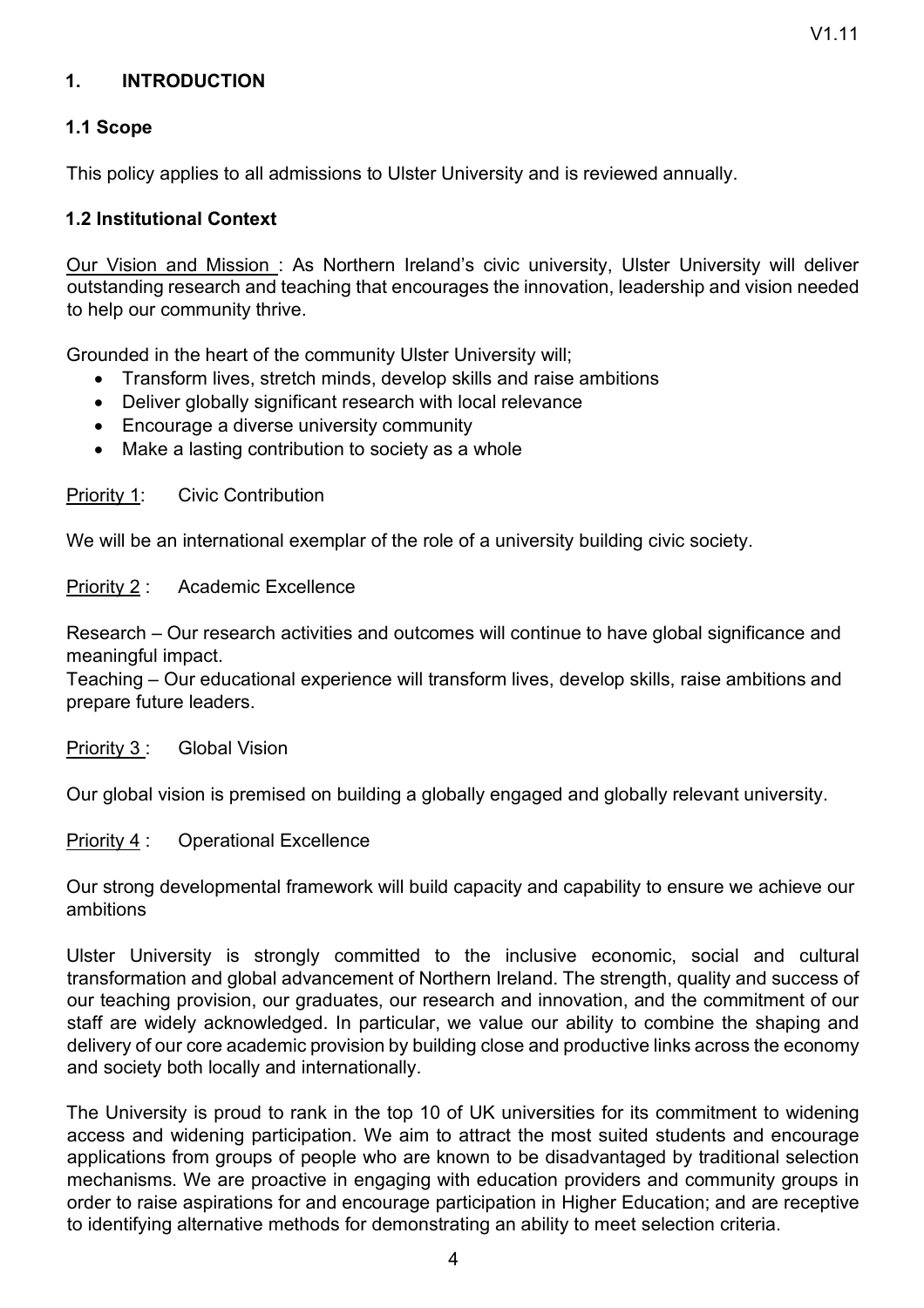The University operates in clearly defined market segments and applies its selection criteria fairly and consistently for all applicants.

Further information on the University's Five Year Strategic Plan and Fiftieth Year Strategic Vision 2016 – 2034 can be viewed at: www.ulster.ac.uk/fiveandfifty/strategicplan.pdf

## **1.3 Overall Aims of the Admissions Policy**

The aims of the Admissions Policy are to ensure that:

- 1. a wide range of flexible educational and training opportunities are available, designed to meet the needs of the community in Northern Ireland and elsewhere;
- 2. opportunities to access and progress to higher-level study are developed in line with market demand and higher education guidelines and equality legislation;
- 3. selection is based primarily on academic criteria and/or other competencies as appropriate. No candidate should be excluded from entry to a programme specifically by reason of religious belief, political opinion, racial group, gender, age, marital status, sexual orientation, disability or responsibility for dependants; and
- 4. all applicants have equitable and fair access to higher education.

The University Admissions Service, will ensure that this Policy and the appropriate procedures are implemented and disseminated and are kept under regular evaluation and review.

#### **1.4 University Regulations**

The University's Admissions Policy is compliant with all appropriate national legislation and University Regulations. It also takes account of national guidelines governing the recruitment and admission of students, for example, the UK Quality Code for Higher Education. Further details may be found in *Appendix 1*.

## **1.5 Student Charter**

The University is committed to continually improving the quality of its services and the Student Charter (www.ulster.ac.uk/studentcharter/) is one way of outlining that commitment. The Charter also explains what the University expects of its students. The quality of the services that the University believes students are entitled to is balanced with responsibilities placed on its students.

## **2. PRINCIPLES OF SELECTION**

## **2.1 Aims of Selection**

2.1.1 To attract and retain students, from a wide and diverse community, who have the potential to complete their programme of study successfully and benefit from the experience. In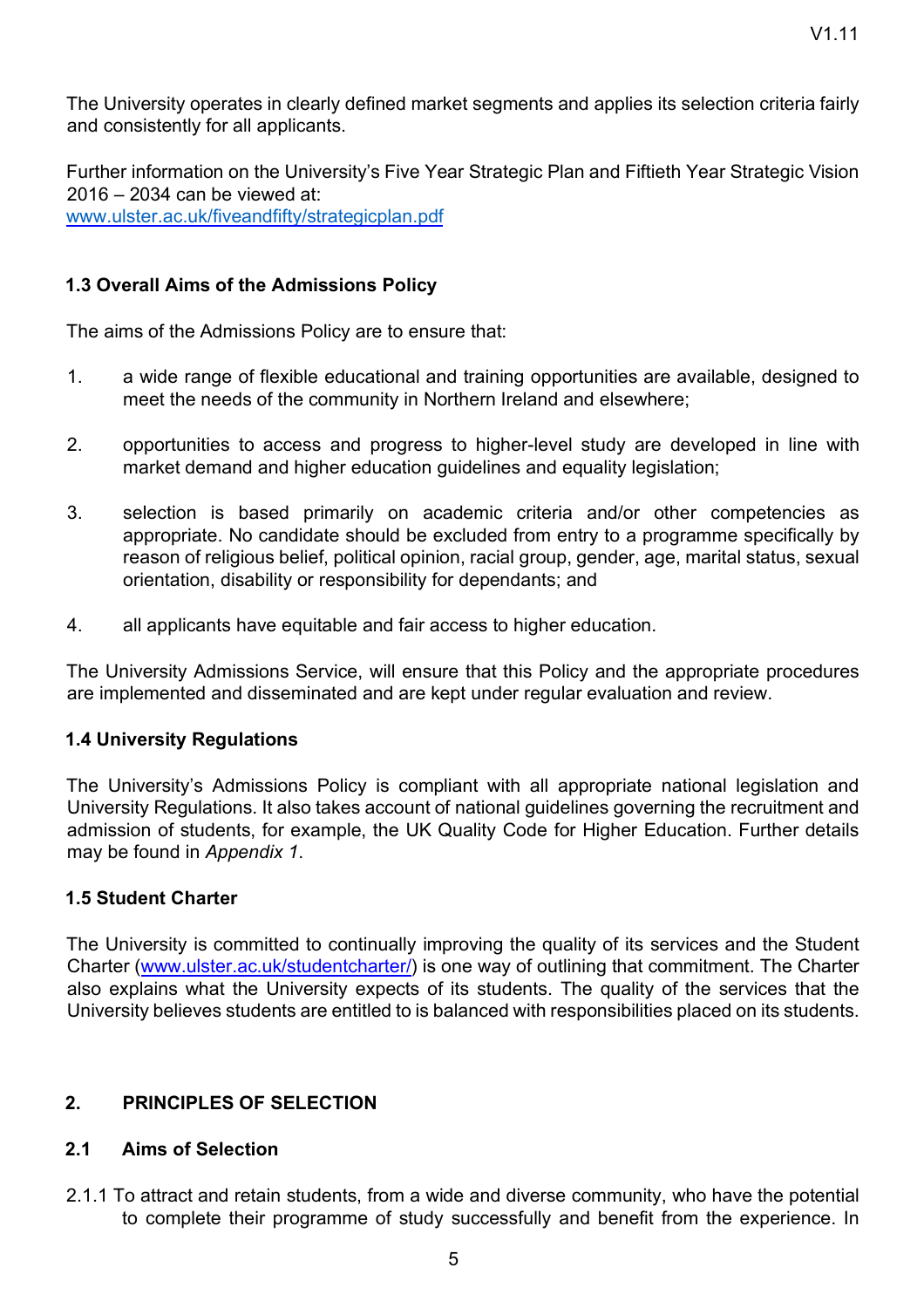certain instances and subjects where places are limited, the University may be required to adopt additional selection criteria which aim to assess applicants' abilities and aptitudes in as fair and equitable a manner as possible.

2.1.2 The University aims to provide comprehensive, accurate, user-friendly and accessible information and advice to applicants and other stakeholders in the admissions process. This is to enable an informed choice of programme(s) to be made appropriate to their needs, interests, academic qualifications and potential.

Detailed information on entrance qualifications is provided as follows:

- Printed and online prospectuses
- School brochures and leaflets
- University and departmental websites

Details on Ulster's entrance requirements and equivalences of qualifications are provided at:

http://www.ulster.ac.uk/apply/entrance-requirements/equivalence

- 2.1.3 Selection is primarily based on academic criteria**,** including the General Entrance Requirements; and therefore no candidate should be excluded from entry to a programme specifically by reason of religious belief, political opinion, racial group, gender, age, marital status, sexual orientation, disability or responsibility for dependants.
- 2.1.4 Ulster University has a reputation for being welcoming and inclusive. As a civic university we are committed to widening access to higher education and to enhancing social mobility by providing learning opportunities for everyone with the ability to benefit from them particularly those in society who are under-represented in our universities. We accept a wide range of entry qualifications and apply our selection criteria fairly and consistently for all applicants.

#### **2.2 Selection Criteria**

- 2.2.1 All applications are considered individually on their merits. The full information contained within the application, including the personal statement and reference, where appropriate, is considered. The admissions criteria will take into account institutional policy, national guidelines, and relevant legislation.
- 2.2.2 Selection criteria are evaluated using appropriate and effective methods. Criteria are only used where appropriate evaluation methods are available. Criteria are considered carefully in order to ensure that the assessment of applicants is fair and transparent.
- 2.2.3 Selection criteria are reviewed regularly in order to ensure their on-going relevance to developing curricula and teaching and learning practice, and in the light of changes in the applicant pool.
- 2.2.4 Experience, motivation and commitment to the chosen programme may be considered.
- 2.2.5 Equivalent criteria shall be considered for all applicants where necessary. For applicants who do not produce equivalent evidence, the University may seek and take into account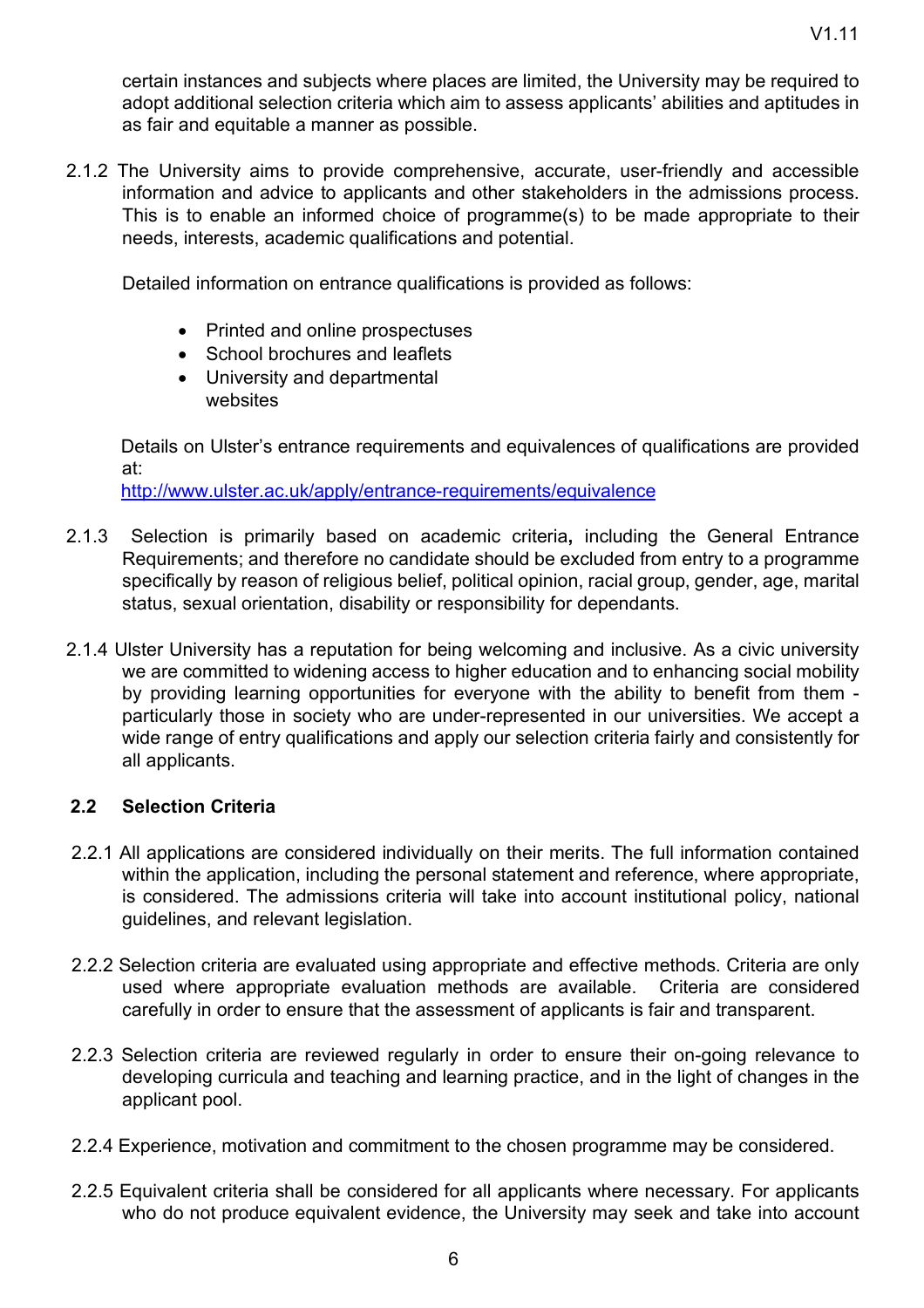additional information. Such additional information can include alternative evidence of an ability to meet the selection criteria and evidence regarding the reasons why it was not possible to demonstrate meeting the criteria in the normal way.

2.2.6 Evidence may be gathered through a variety of means. The University endeavours to ensure that any additional assessment methods used are reliable and valid and give an accurate indication of potential to successfully complete the chosen programme of study. Additional methods of selection are used for a number of degree programmes. These may include one or more of : interviews; tests; references; assessment of previous employment experience or academic work; auditions; portfolios; seminar contribution; HPAT Ulster; Personal Statements; Accreditation of Prior Learning (APL); and storytelling. This is not an exhaustive list and the University reserves the right to introduce further supplementary selection techniques.

Any significant change, proposed by a School, to its methods of selection is referred to the Deputy Vice Chancellor and Head of Admissions for consideration and approval, prior to implementation.

For each admissions cycle, the methods of recording applicant performance against selection criteria and the communication of results to applicants, where additional methods of selection are applied, are held at Faculty level in line with the University's Records Retention and Disposal Schedule.

2.2.7 All applicants to programmes where their studies will involve interaction with vulnerable groups will be required to give permission for an enhanced AccessNI (ANI) check (or suitable alternative in the case of international students) to be carried out. Access NI is part of central government and operates under the provisions of Part V of the Police Act 1997.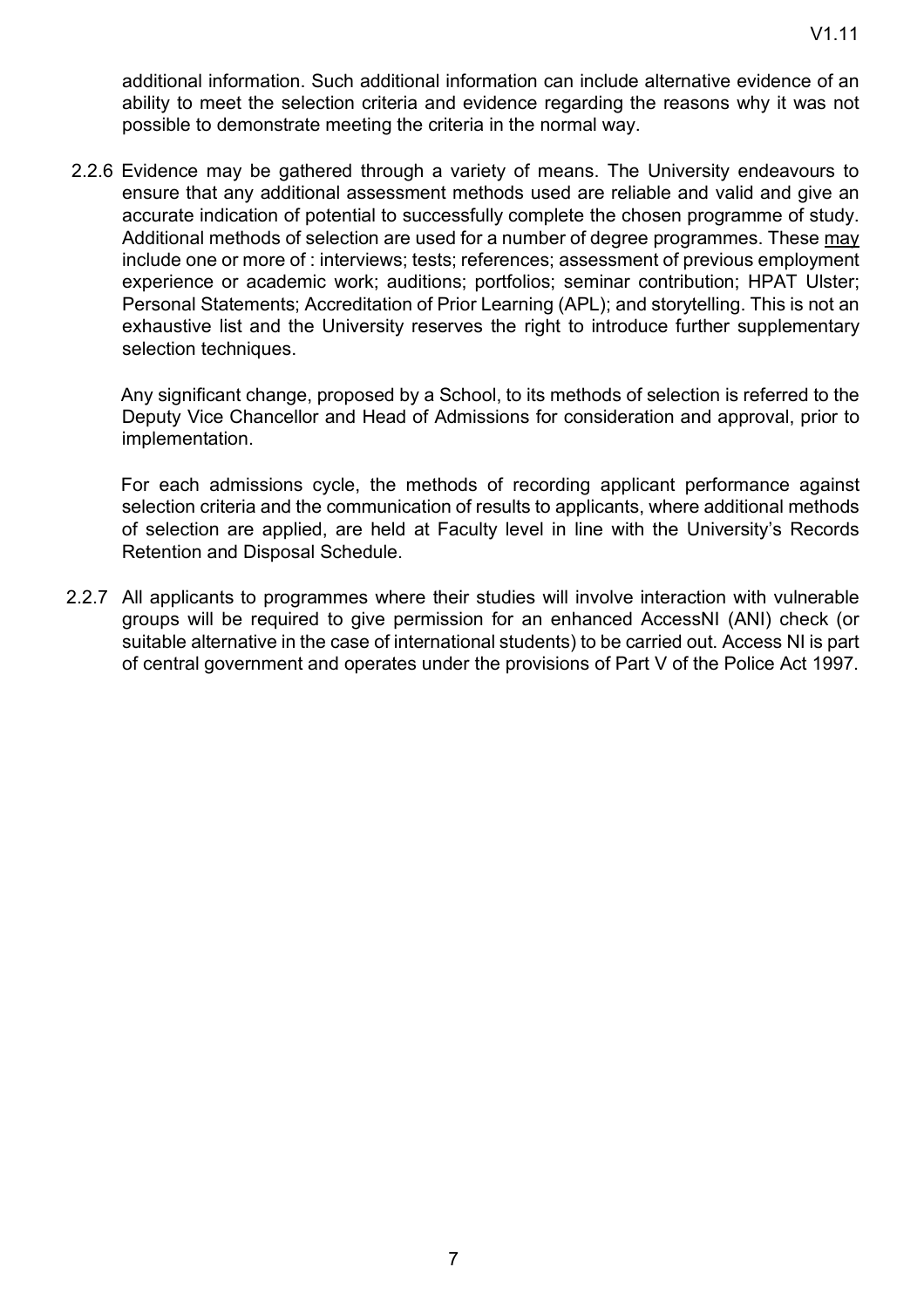## **3. ENTRANCE REQUIREMENTS / ACCEPTABILITY OF QUALIFICATIONS**

The University has general minimum entrance requirements for all its awards, which are the general qualifications an applicant must have. Some courses may also require these qualifications to have been completed in specific subjects. A specific standard of achievement may be required.

#### **3.1 Full-Time Undergraduate Programmes**

The University applies General Entrance Requirements to all of its undergraduate programmes (visit http://www.ulster.ac.uk/study/entrance-requirements). These represent the minimum qualifications which applicants are normally expected to present for entry. All programmes will specify additional entrance requirements and these appear against individual course entries in the University's on-line prospectus for taught programmes at: http://www.ulster.ac.uk/study

The most commonly offered equivalency of qualifications is found at: http://www.ulster.ac.uk/study/entrance-requirements/equivalence

#### **3.2 Full-Time Postgraduate Programmes**

The University normally requires applicants to its taught postgraduate programmes to possess a degree or equivalent qualification. General Entrance Requirements for taught postgraduate programmes are shown at: http://www.ulster.ac.uk/study/entrancerequirements

For admission to a Master's degree, a minimum lower second standard is normally required. In addition, other selection criteria may be used against the individual programme and can be seen in the University's online prospectus: http://www.ulster.ac.uk/study

#### **3.3 Research Degree Programmes**

The minimum academic qualification required for admission to PhD, MPhil or MRes is an upper second class Honours degree or Master's degree or equivalent qualification in a relevant subject of study or proven ability via APL (see Section 3.5). The minimum requirements for these and all other research degrees are detailed within the programme regulations and can be viewed at: http://www.ulster.ac.uk/doctoralcollege/postgraduateresearch/apply

Admission to a research programme is highly competitive and all applications shall be considered against a common set of selection criteria to include:

- the applicant's academic or equivalent qualifications;
- the research proposal and personal statement;
- the ability of the research area to provide suitable resources including supervision for the project;
- the reports of the referees; and
- the applicant's performance at interview.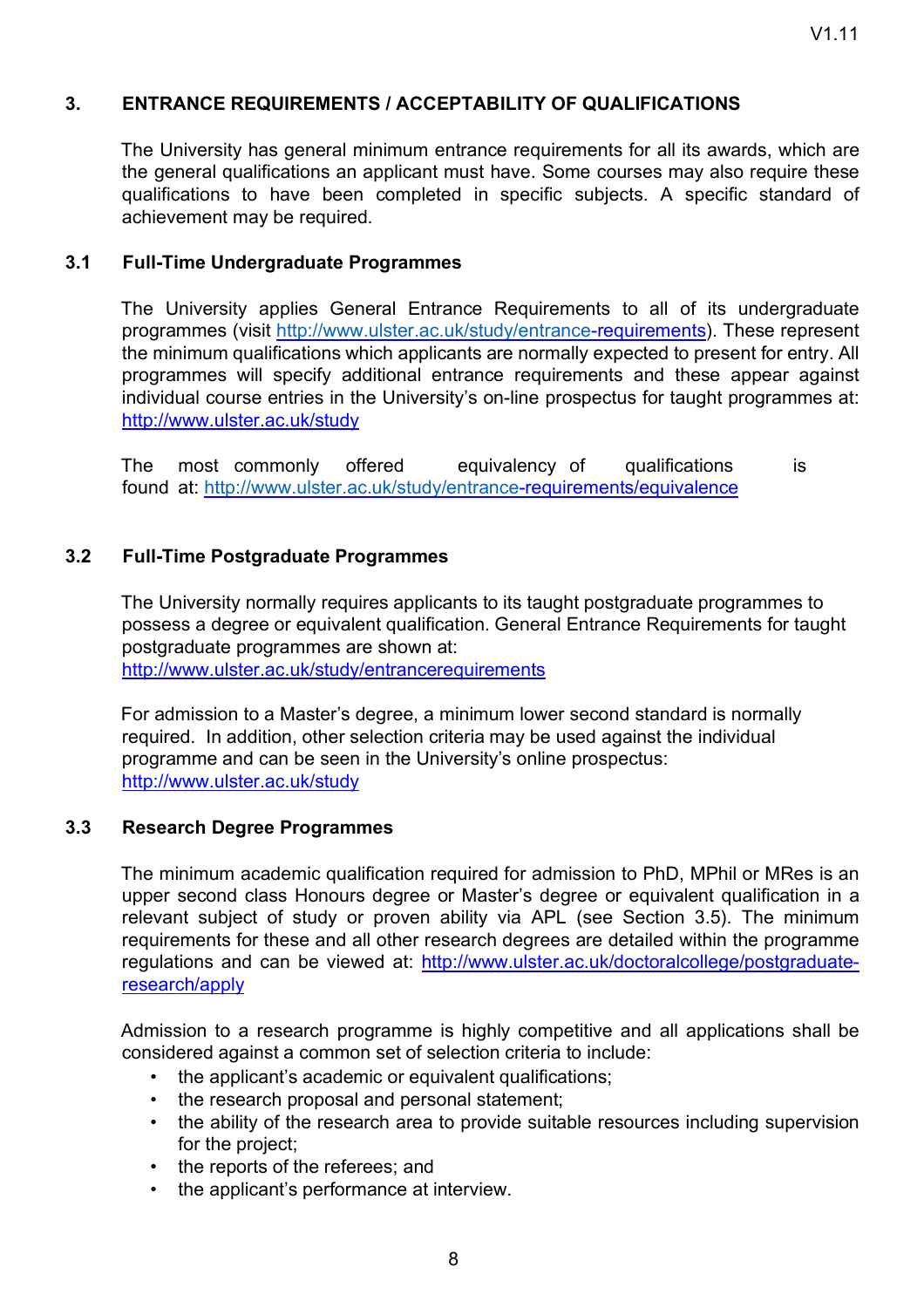## **3.4 International Qualifications**

The University accepts a broad range of international qualifications. These are assessed individually in terms of their content and level, with reference, where appropriate, to relevant guidelines, e.g. the British Council, the National Academic Recognition Information Centre for the United Kingdom (NARIC UK). Further information can be found in relation to international equivalences on the UK NARIC website http://naric.org.uk and also on the Global Engagement website at https://www.ulster.ac.uk/global/apply/entryrequirements

The University also requires overseas applicants, for whom English is not their first language, to satisfy the English Language entry requirements for admission and a number of examinations are acceptable, e.g. IELTS. For specific advice on the acceptability and equivalence of international English Language qualifications please visit the University's Global Engagement website at: https://www.ulster.ac.uk/global/apply/entry-requirements

## **3.5 Accreditation of Prior Learning (APL)**

The University recognises both certificated and experiential learning. Accordingly, the University may accept alternative forms of learning, provided these can be authenticated by the appropriate means for the subject area at the appropriate level. The Admissions Service in conjunction with each Faculty has in place procedures to support the consideration of claims for admission on the basis of prior learning. Guiding principles and policy for the accreditation of prior learning are available at http://www.ulster.ac.uk/study/entrance-requirements

A set of Guidelines for staff and applicants are also available at http://www.ulster.ac.uk/academicoffice/policies.

#### **3.6 Part-Time Study**

As part of the University's commitment to widening access and participation, we particularly welcome applications for part-time study.

The restriction on full-time undergraduate places in Northern Ireland means that full-time entry is determined on a competitive basis. However, with part-time courses there is generally less restriction on numbers, and therefore not the same degree of competition for places.

In practice, admissions staff deal with part-time applications on a case-by-case basis, to determine each candidate's suitability and capability of succeeding on the course. Decisions are made taking into account a range of criteria including the applicant's previous qualifications, evidence of relevant experience/skills, and evidence of commitment and determination to pursue the course in question. The applicant may be interviewed, and/or asked to submit a portfolio of evidence.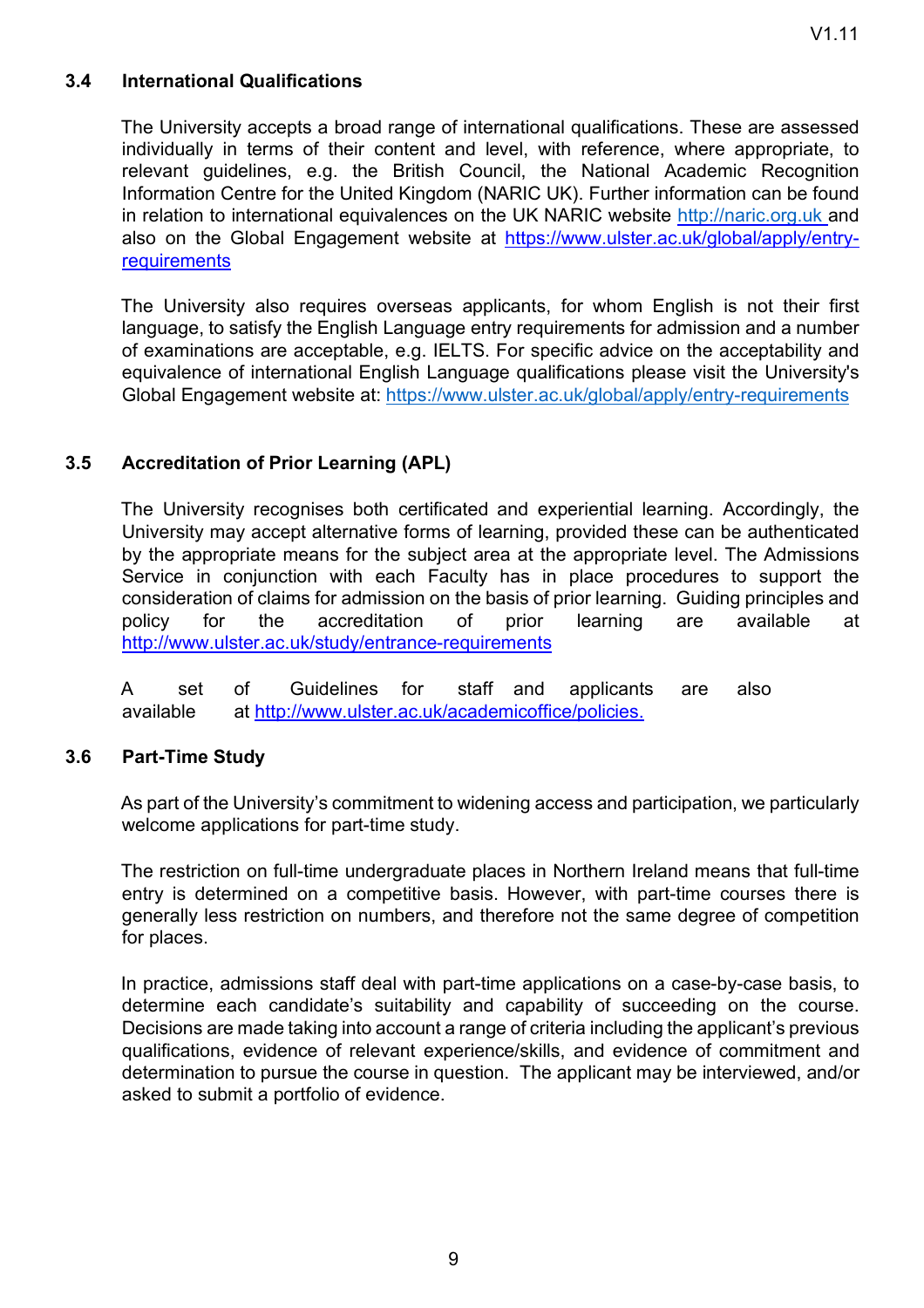#### **3.7 Requests to Transfer between Modes of Study**

Students wishing to transfer from part-time to full-time study mode or vice-versa on the same undergraduate programme will normally be considered provided they are in good academic standing and have completed at least 120 credit points of study.

#### **3.8 Applicants Returning to Undergraduate Study**

The University welcomes applications from students who have interrupted their studies for several years or did not have the opportunity to enter higher education immediately after completion of full-time education. Applications are considered on an individual basis but evidence of successful recent academic study at a suitably high level is normally required.

Many students undertake Access courses as an alternative route into higher education. These are designed to address the needs of students who would like to undertake a degree programme but who have been away from education for some time and do not have the necessary qualifications for admission. Applications from students undertaking these qualifications and who have had a break in study (normally a minimum of two years) are welcomed. Where offers are made, these are based on completion of the full Access qualification which is normally available on a one year full-time or two years part time basis.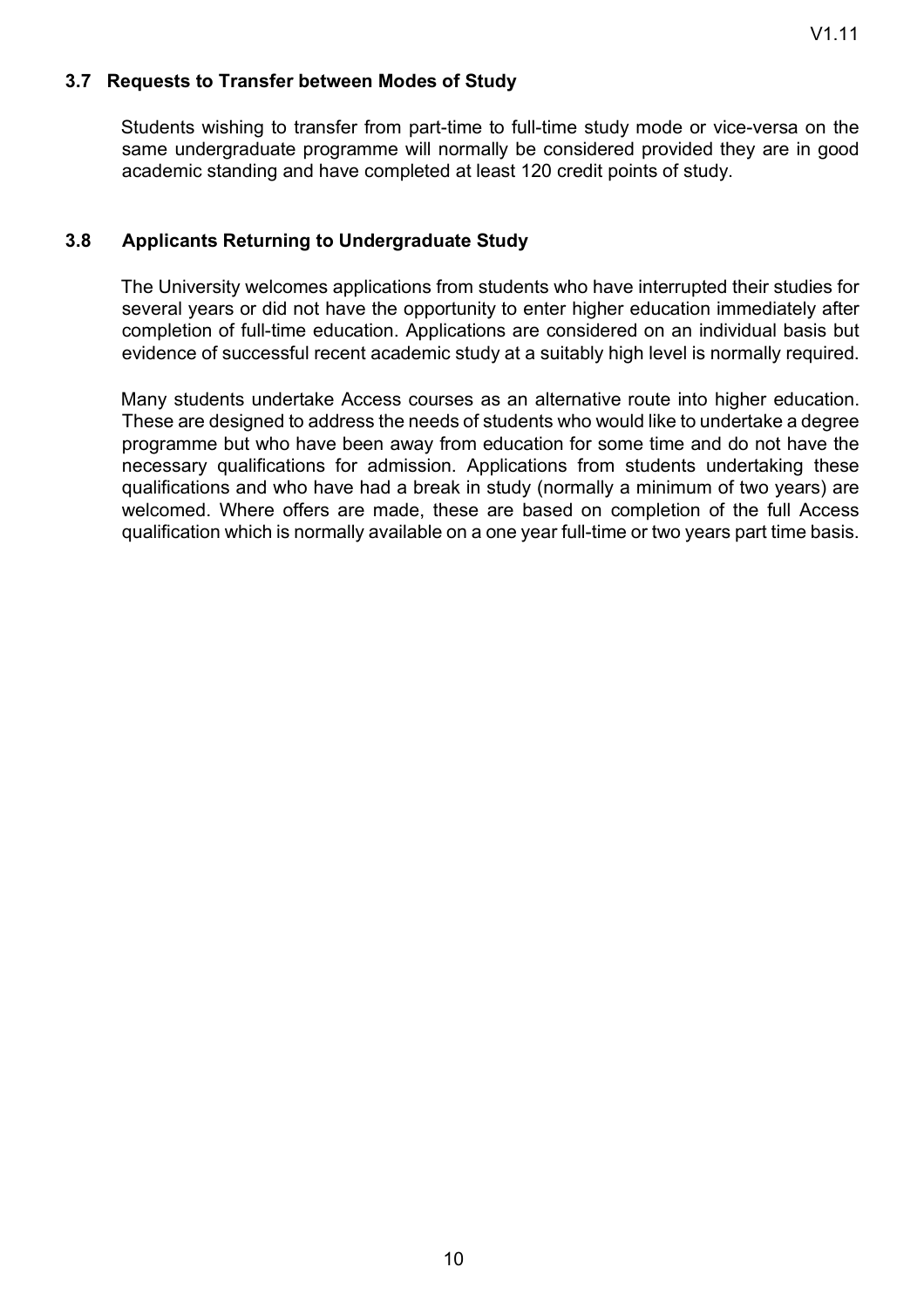## **4. DISABLED APPLICANTS**

The University strives to be an inclusive learning environment and welcomes and encourages applications from persons with a disability.

#### **4.1 Selection and Entry Criteria**

- 4.1.1 The University recognises that its selection measures and procedures may not enable disabled applicants to demonstrate fully their competence for their chosen programme and so will take into account alternative evidence, such as examples of previous work, additional references or evidence gained during interview in order to ensure equal opportunity.
- 4.1.2 Without compromising academic standards, the University will make appropriate reasonable adjustments to the selection process, if required. However, in order for this to happen, the University must first be made aware of the adjustments that are required.

#### **4.2 Professional, Statutory and Regulatory Bodies and Health and Safety Issues**

- 4.2.1 The requirements of professional, statutory and regulatory bodies will be made clear in programme publications.
- 4.2.2 Where an application is made to a programme which is subject to professional standards of fitness, consideration of reasonable adjustments will be offered as part of the process of Occupational Health screening procedures.
- 4.2.3 The University is committed to ensuring that an individual assessment is carried out relating to genuine Health and Safety risks. In cases where it appears that a genuine risk to the Health and Safety of students and staff cannot be managed adequately, concerns will be discussed openly with the applicant in order that the decision making process is fully transparent and all alternative solutions are fully explored.

#### **4.3 Communication during the Application Process**

- 4.3.1 All applicants are encouraged to inform the University about disabilities, long term medical conditions or mental ill health at an early stage in order to discuss the support and reasonable adjustments which may be required.
- 4.3.2 Applicants who disclose a disability are assured that the information provided will be treated sensitively and in accordance with the University's Data Protection policy.
- 4.3.3 AccessAbility Services will take the initiative in contacting all students who disclose a disability or medical condition (including mental ill-health) during the application process, so that the student is aware of the support available whilst studying at the University and can make informed decisions during the application process.
- 4.3.4 Applicants are encouraged to contact AccessAbility Services at any time during the application process to discuss matters related to the support the University may put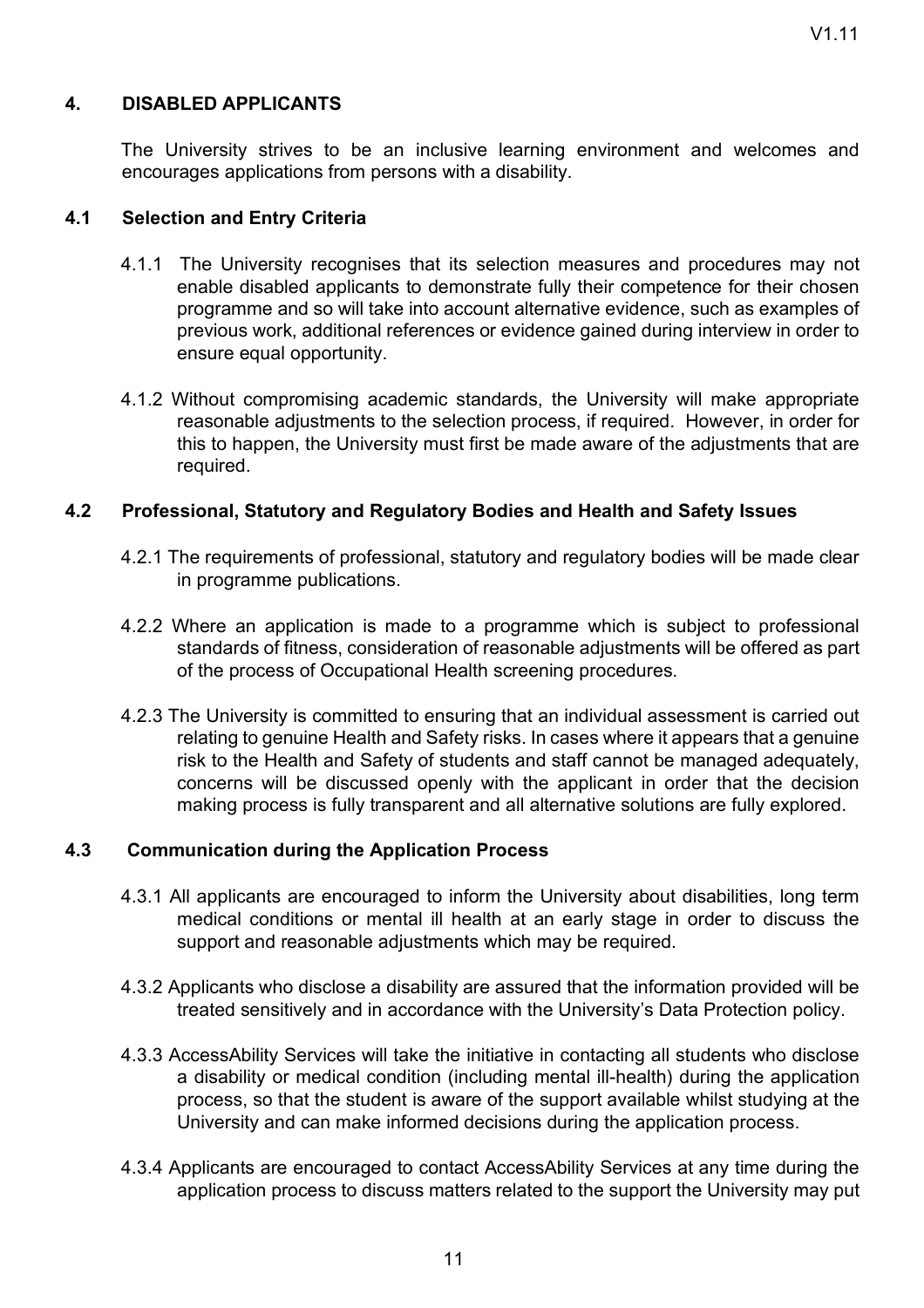in place for them and to discuss the process for accessing funding support through the Education Authority or other appropriate funding body.

## **4.4 Administration of the Admissions Process**

- 4.4.1 All University staff involved in the admissions process will be careful to note the need to make reasonable adjustments to procedures for disabled applicants.
- 4.4.2 In order to facilitate applications, admissions staff may seek further information from the candidate and/or colleagues as appropriate.

The University provides information specifically for disabled applicants. This is maintained by AccessAbility Services. Further information may be accessed at: https://www.ulster.ac.uk/wellbeing/home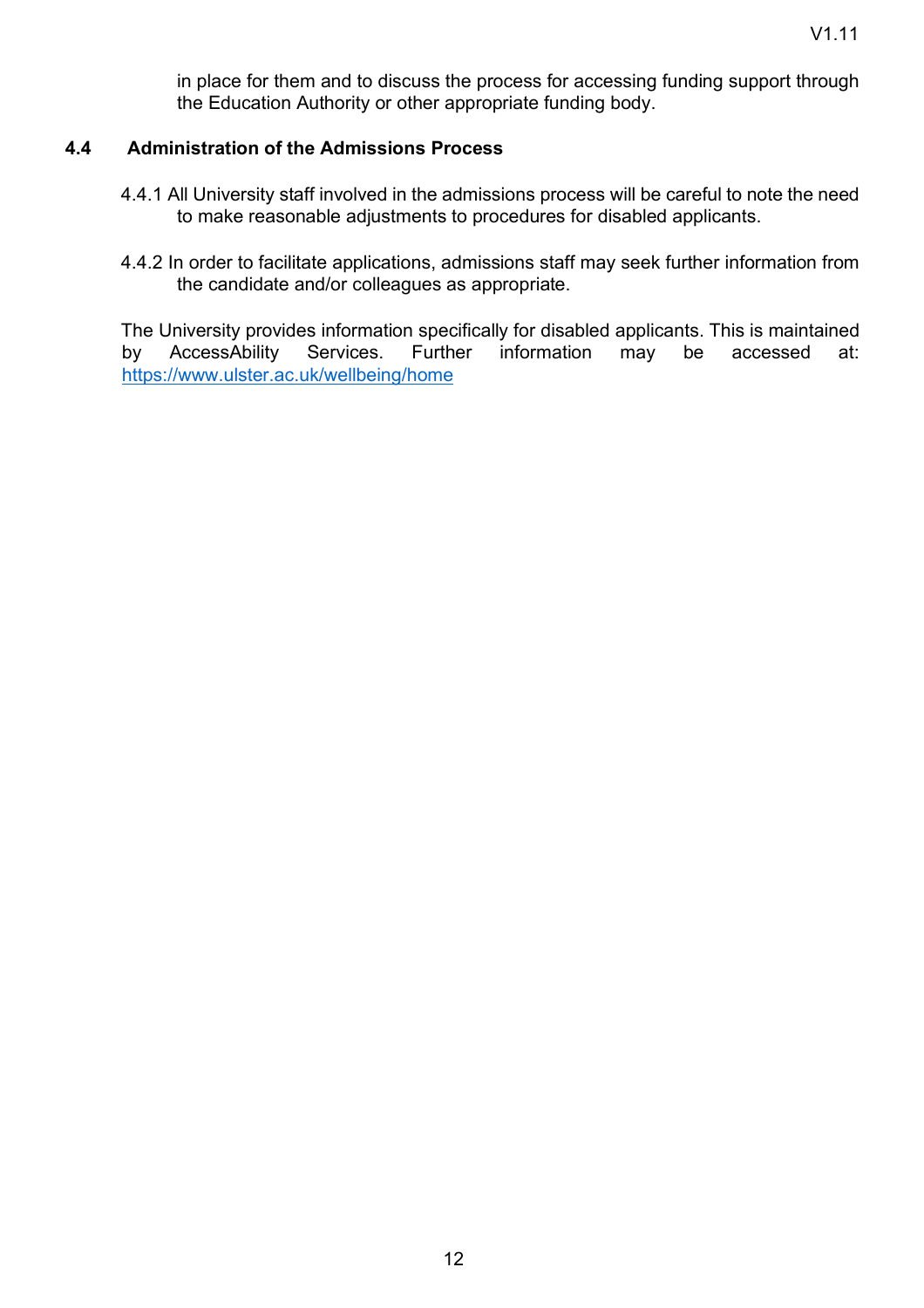## **5. ADMISSIONS PROCESS**

#### **5.1 Applications made via UCAS**

All applications for admission to full-time undergraduate degree programmes must normally be made through UCAS (Universities and Colleges Admissions Service) except for applicants who are already students at the University and are transferring to a different programme. The University will observe the procedures and deadlines for the handling of applications as set out by UCAS.

#### **5.2 Applications made directly to the University**

All other applications to undergraduate part-time, postgraduate, research, exchange and study abroad programmes are made directly to the University. Deadlines by which applications must be submitted will vary, and will be publicised by the University.

#### **5.3 Acknowledgement of receipt of Application**

UCAS full-time undergraduate applicants will receive an acknowledgement of their application directly from UCAS. Acknowledgement for direct entry applications are issued from the Admissions Service, the International Admissions Service or the Doctoral College.

#### **5.4 Assessment of Tuition Fees**

Where the fees status of an applicant is unclear, applicants may be asked to provide further information. This information will be used solely to determine home, Great Britain or overseas status for the purpose of tuition fees.

#### **5.5 Fraudulent Statements/Omissions**

Admission to, and continued study at Ulster University is subject to applicants disclosing all facts and information relevant to their application, including clarification of qualifications. If, during the course of the consideration of an application, an applicant is discovered to (or there are grounds for believing) have omitted any information requested in the instructions or the application form, or has made any misrepresentation therein or given false information, the University reserves the right to withdraw an offer of a place and/or dismiss their application. For fraudulent issues discovered after admissions, if it has been discovered that a student has omitted or misrepresented information including that pertaining to qualifications, the University reserves the right to terminate the student registration.

#### **5.6 Plagiarism**

In response to the increasing practice of downloading material from commercial and other websites and copying from applications submitted in previous years, software has been introduced to detect the use of plagiarism in personal statements.

In cases where plagiarism is detected in material submitted as part of a candidate's application (via UCAS or direct entry), it could significantly impair a candidate's chance of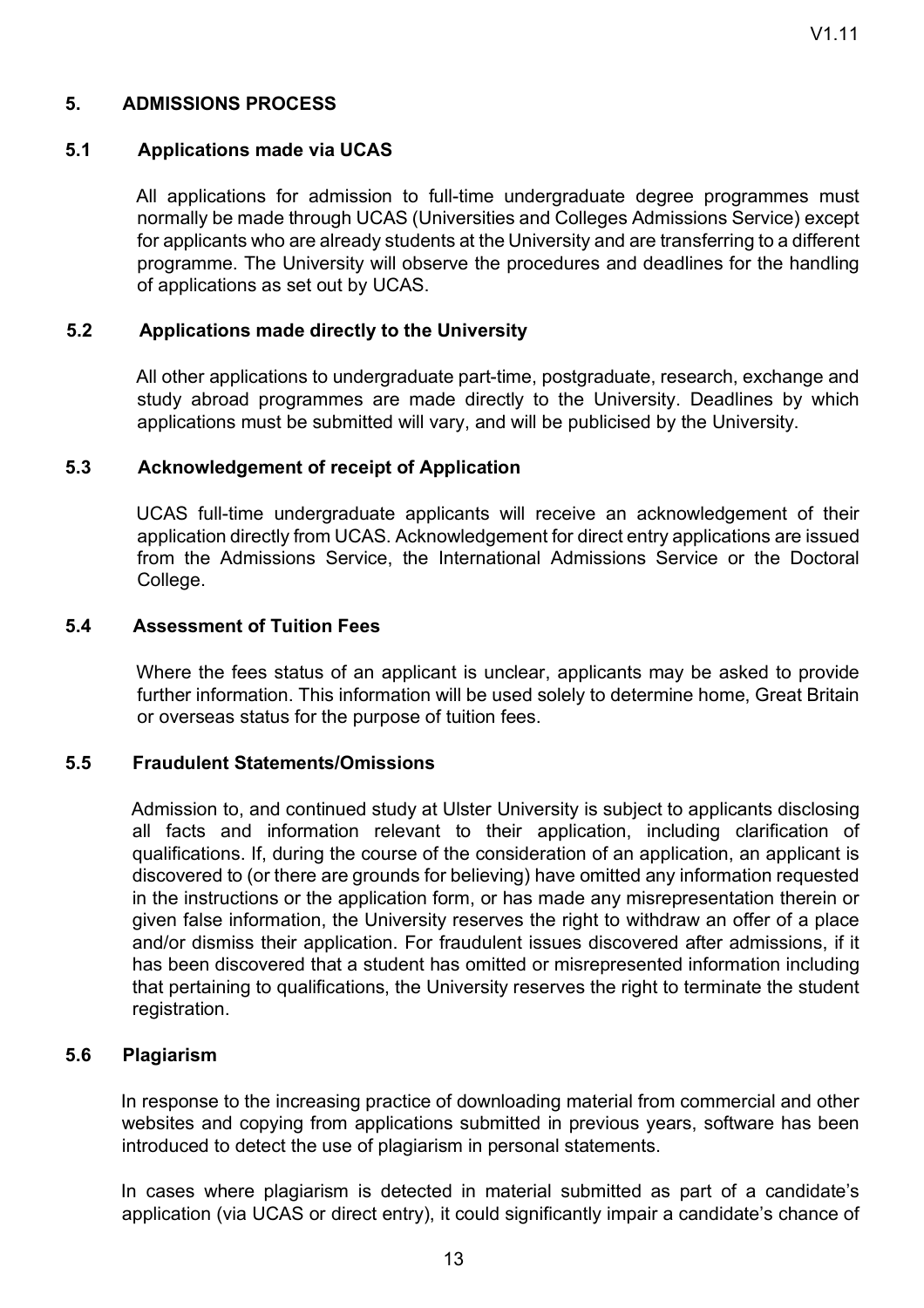being admitted to the University. The University reserves the right to withdraw an offer of a place and/or dismiss the application. Further information on the University's Plagiarism Policy can be viewed at : https://www.ulster.ac.uk/academicoffice/policies

## **5.7 Applicants seeking Deferred Entry**

The University will consider requests from UCAS applicants for deferred entry for a maximum of one year. Applicants should be aware that deferred entry may not always be granted. The decision whether or not to offer a place to applicants for deferred entry rests with the selectors of the programme. There is no provision for deferred entry for research programmes.

## **5.8 Readmission to the University**

## **5.8.1** Examination Procedures

In instances where a student failed at the final attempt and was required to withdraw from a programme of study, he/she would not be eligible to apply for readmission in the next academic year, to the same or related programme, or to that programme offered in a different mode (full-time to part-time and vice versa), or to register as an occasional student to retake the failed module(s). Transfer on educational grounds to the programme offered in different mode would also not be permitted. This policy also applies where a student is exited with a lower award due to failure at the final attempt.

Further details are available at:

https://www.ulster.ac.uk/studentadministration/staff/examinations-office/policies-andprocedures

#### **5.8.2** Disciplinary Matters

If the applicant has previously attended the University, any outstanding disciplinary matters may be taken into account when considering an application.

## **5.9 International Applications – Immigration Requirements**

From 1 April 2009 immigration rules for students entering from outside the UK changed. Students wishing to come to the UK must satisfy criteria for studying in the UK. This is required to complete their application for permission to enter the UK for study which must be obtained from the British Consulate, High Commission or Visa Centre in their home country. Further information on this, and other important procedures, may be obtained on the following websites:

https://www.ulster.ac.uk/global/pre-arrival/visas-and-immigration

## **5.10 Procedures for Making Offers**

- 5.10.1 When making offers to full-time undergraduate programmes which are conditional upon subsequent achievement in examination the University is informed by UCAS. However, where appropriate the University may also specify specific subjects and grades or alternative means of demonstrating competence.
- 5.10.2 Applicants to full-time undergraduate programmes should note that the formal notification of decisions is conveyed through UCAS. This will include details of the conditions which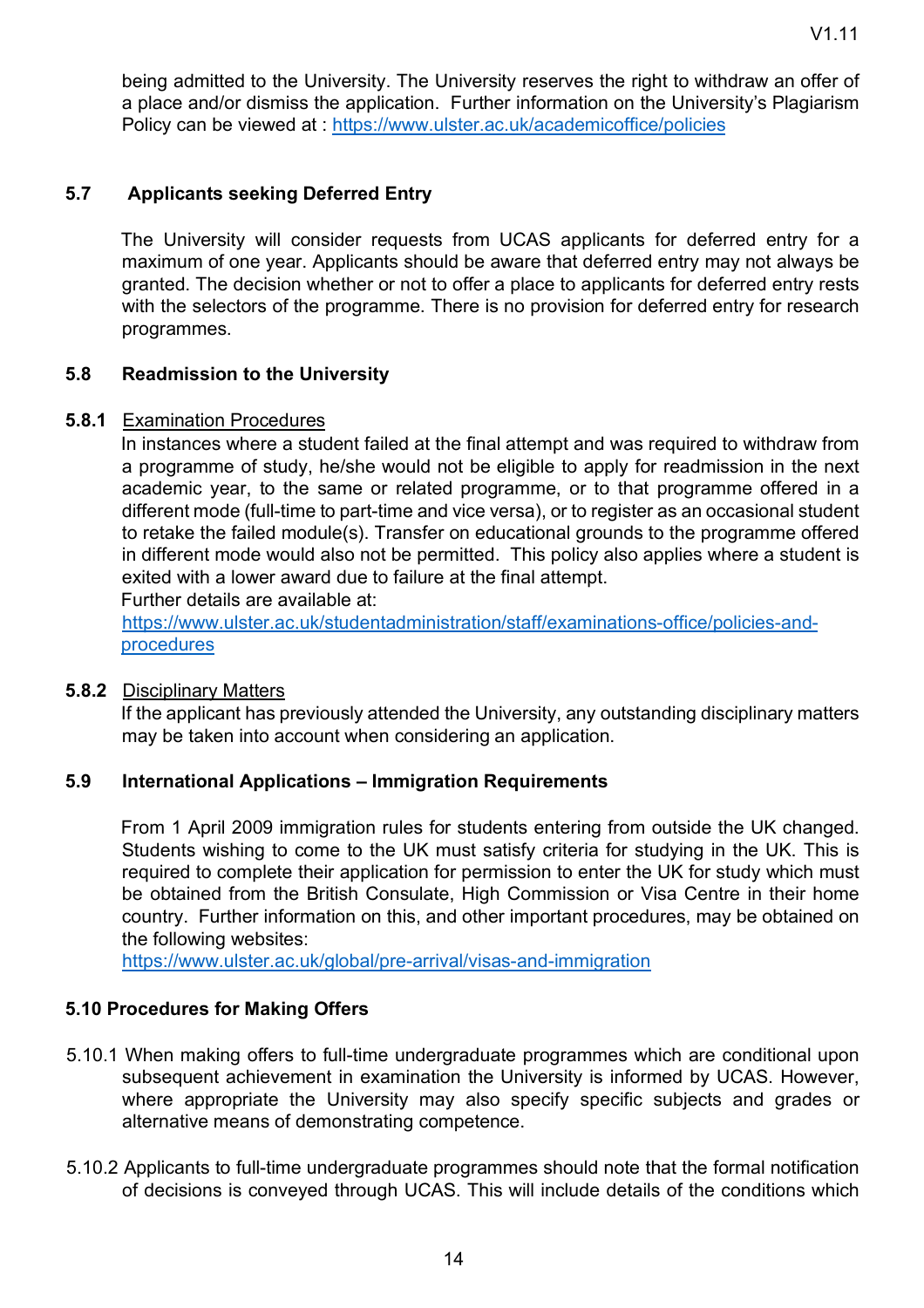may be attached to an offer of a place. Applicants who are unclear about the conditions of any offer are advised to contact the Faculty offering the programme.

- 5.10.3 Applicants to undergraduate part-time, postgraduate and research programmes are notified directly by the University of decisions on their applications.
- 5.10.4 For the majority of UCAS applicants, results are provided directly to the University. Otherwise applicants will be required to produce original certificates or other original documentary evidence of examination results or proof of Entry Requirement qualifications provided by the student, School or College last attended, Awarding Body or relevant Educational Authority prior to registration. Offers may be conditional upon subsequent achievement in academic examination or other methods of assessment, as specified during the application process.

#### 5.10.5 Joining Instructions

It is the responsibility of the Admissions Service to communicate with applicants who have been made an offer, via UCAS, to ensure that they have the key information for registration and enrolment. All applicants whose offer of a place is confirmed will receive detailed electronic joining instructions, including: Welcome to UU, induction arrangements; information on fees, bursaries and scholarships which may be available; and procedures for registration and enrolment.

5.10.6 Changes to any of the University's programmes, involving significant restructuring or discontinuation, will be communicated to applicants affected by such changes by the Admissions Service. This will be done at the earliest possible opportunity within the admissions cycle.

#### **5.11 Feedback to Unsuccessful Applicants**

- 5.11.1 The University will provide feedback, on request, to unsuccessful applicants. This will not constitute a reconsideration of an application.
- 5.11.2 Feedback given will be in reference to the selection criteria employed by the programme. Staff may not engage in comparisons of the relative merits of individual applications.
- 5.11.3 The form and depth in which feedback is provided may vary between different programmes. Admissions Service, International Admissions Service or the Doctoral College determine the amount and extent of feedback which they are able to offer.
- 5.11.4 Feedback will only be provided to applicants themselves, and at the applicant's own request, when they have contacted the Admissions Service, International Admissions Service or Doctoral College offering the programme for which they have applied.

#### **5.12 Use of Applicant Data**

#### 5.12.1 **University use of applicant data**

A declaration of consent on the UCAS form and direct entry form/on-line application gives permission to the University to process personal and sensitive data (ethnic origin, disability, criminal conviction). This enables those involved with the selection and admissions process to respond to identified additional needs, to follow University policy relating to criminal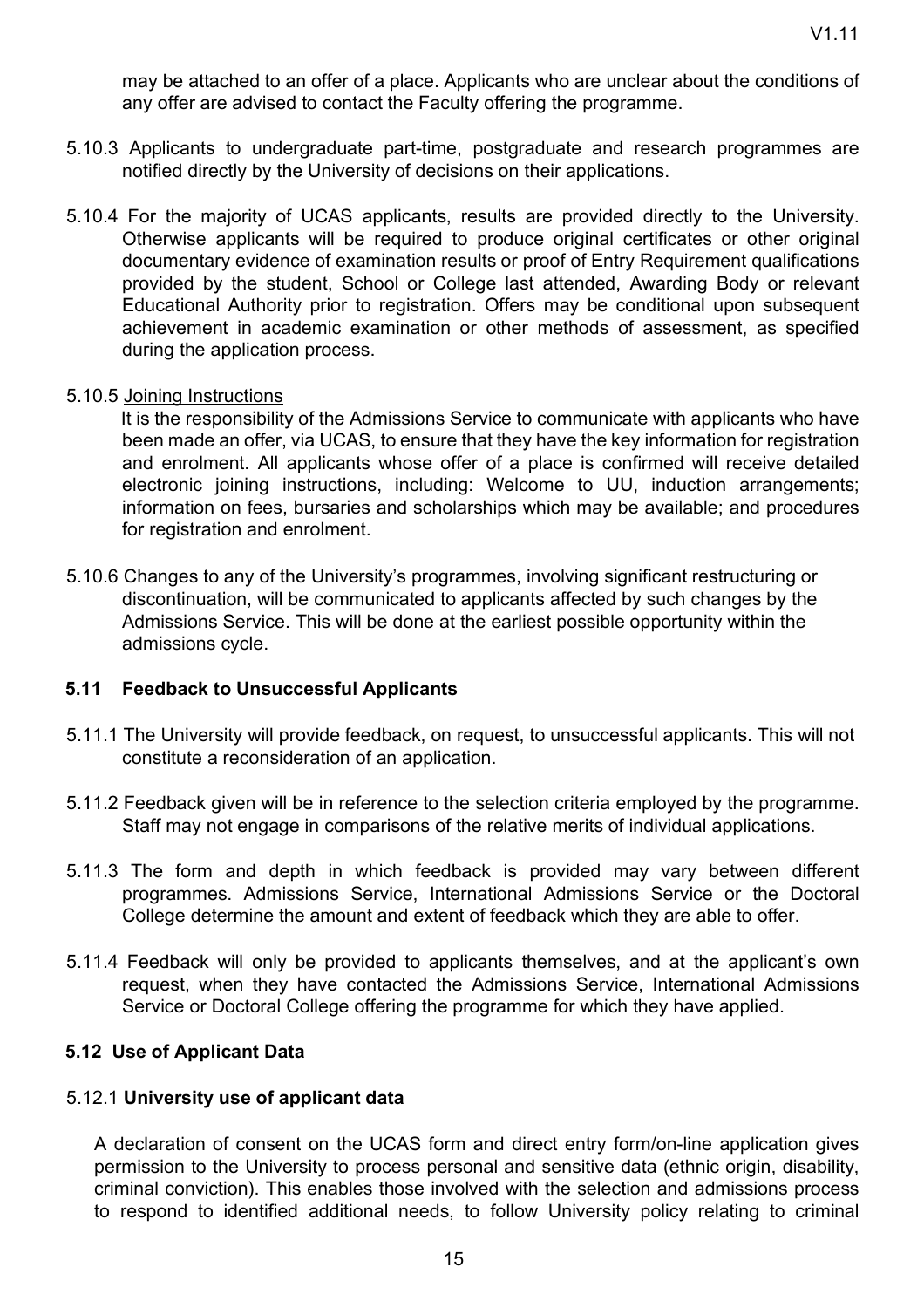convictions and enables the University to compile its internal student records. This information will be managed in accordance with the University's Data Protection policy and in line with GDPR legislation.

## 5.12.2 **Statistical monitoring**

Anonymised and aggregated applicant data are analysed at institutional, admissions and Faculty level for purposes including monitoring, market research, planning and teaching and learning, and in order to ensure that the University's processes are fair.

#### 5.12.3 **Procedure for applicants disclosing a criminal record**

- a) The University acknowledges the role of the education in the rehabilitative process and a criminal record will not preclude an applicant from being offered a place. However, the University has a duty to ensure the safety of its student and staff community. Where an applicant indicates a criminal record, the selector(s) should firstly consider the application against the academic and other criteria specified for the programme. If the application meets these criteria, the application will be assessed in order to ensure that neither the applicant nor the University community will be put at risk if the applicant becomes a member of the University. The applicant's information will only be shared with those who are involved in the consideration of the application and the applicant will be kept informed throughout the process. Details of the procedures for the disclosure of, and consideration of, criminal convictions are provided at: https://www.ulster.ac.uk/academicoffice/policies
- b) Entrants to a number of undergraduate and postgraduate programmes involving work with children and vulnerable adults are required to undergo a police check prior to being admitted. (A police check applies to all entrants to certain professional courses such as Social Work, Allied Health or Education courses for example.)

#### 5.12.4 **Use of enquiry data**

The University may use contact details acquired during enquiry or application to provide enquirers or applicants with details of programmes it believes may be of interest, particularly where an offer of a place on the chosen programme may not be possible.

#### 5.12.5 **Freedom of information requests**

The University is aware of its responsibilities to respond to requests for aggregated data under the Freedom of Information Act 2000. Staff receiving such requests will seek the guidance of the Office of the University Secretary.

## 5.12.6 **Data Protection – GDPR**

All staff will ensure that data use, retention and storage comply fully with the Data Protection Act 1998. The University's Office of the University Secretary will make staff aware of their responsibilities in relation to data protection regulations. The information will also be used to make statutory returns to bodies such as the Higher Education Statistics Agency (HESA). The HESA Student Collection Notice provides information to students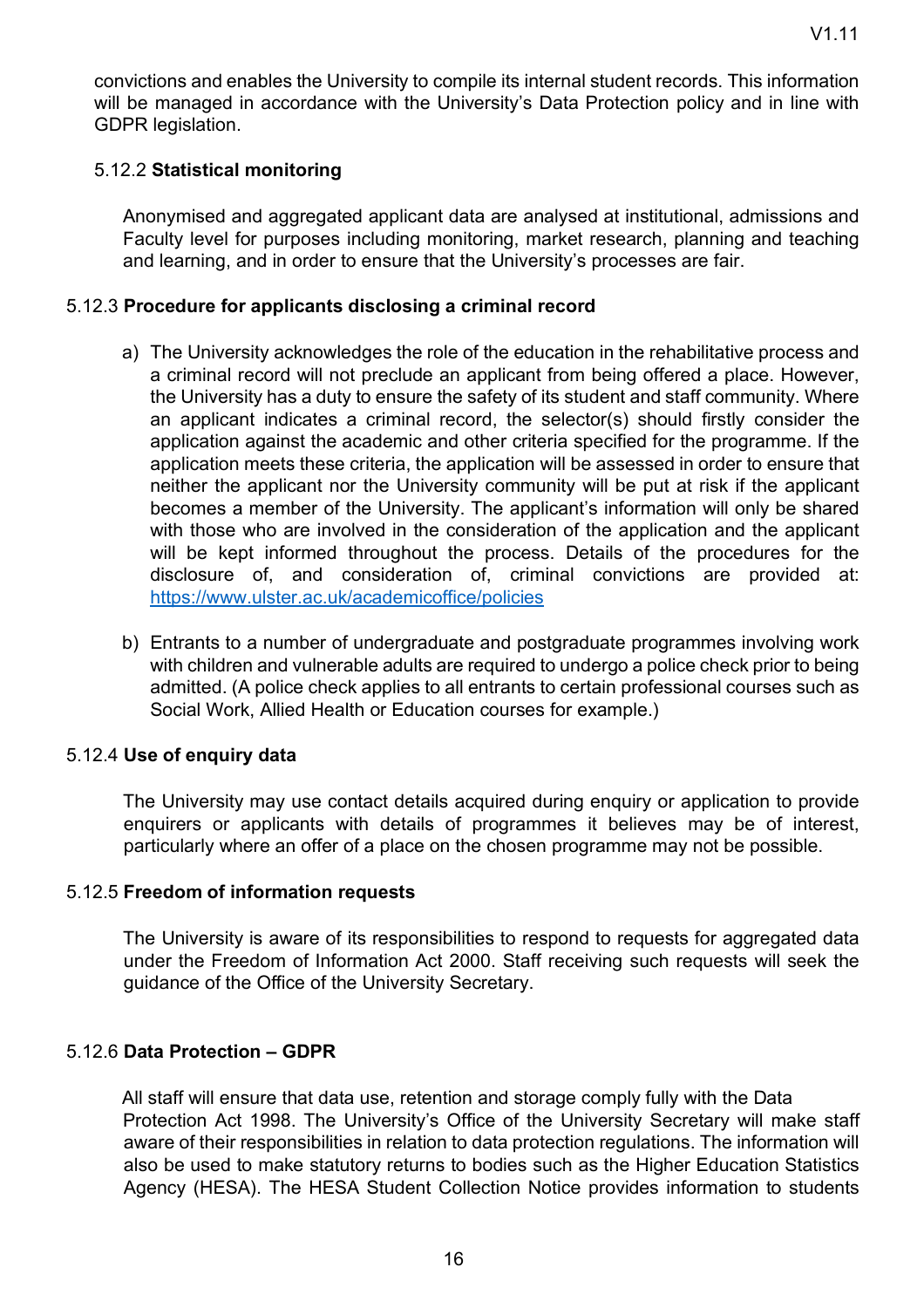about what happens to their data when it is sent to HESA. This information is available online at https://www.hesa.ac.uk/fpn

## **5.13 Support and Training for Admissions Staff**

The University is committed to the provision of an applicant focussed professional admissions service and in order to maintain an efficient and effective system will undertake to provide admissions systems and applicant centred training to new staff as well as the provision of a continuous review and refresher training programme for current admissions staff.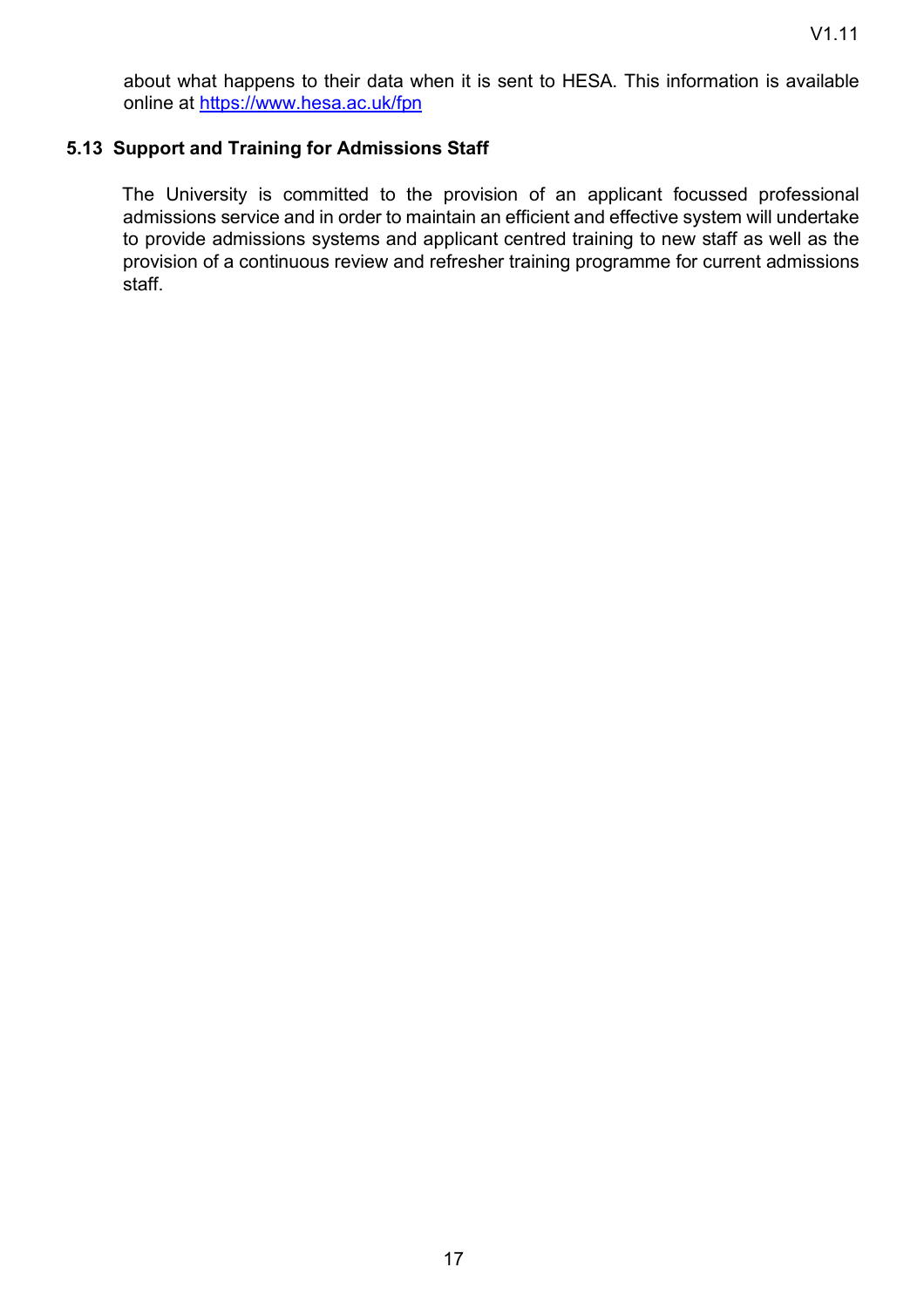## **6. TUITION FEES AND FINANCIAL SUPPORT**

Information about fees, financial support and payment policy for all categories of programmes offered by the University of Ulster may be accessed at the following websites: https://www.ulster.ac.uk/finance/student

Students with disabilities who require additional support to study at Ulster may be entitled to funded support through the Disabled Students' Allowance (DSA). Information on how to apply for the Disabled Students' Allowance can be found at https://www.studentfinanceni.co.uk/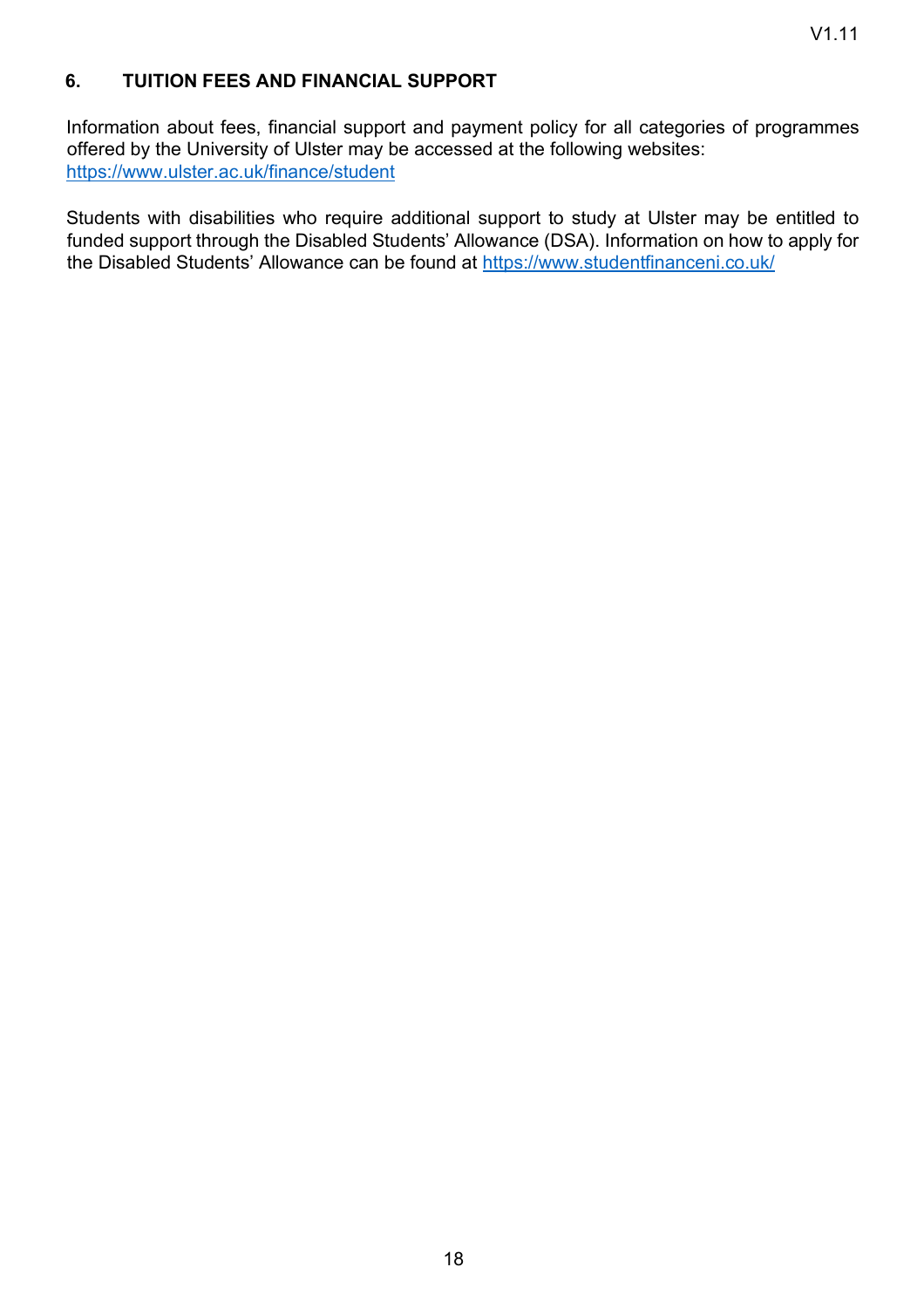## **7. ADMISSIONS COMPLAINTS PROCEDURE**

The University operates an Admissions Complaints Procedure which allows for an informal stage, a formal appeal/complaint handled at Faculty level, and finally an appeal to a Provost. It covers all applicants to University credit-bearing and non-credit-bearing programmes. Full details of the Admissions Complaints Procedure are available at: https://www.ulster.ac.uk/ data/assets/pdf file/0003/83019/Admissions-Complaints-Procedure-November-2018-V7.pdf

A separate appeals procedure exists for recruitment to research programmes and details are available at:

https://www.ulster.ac.uk/\_\_data/assets/pdf\_file/0006/152394/Appeals-at-admission.pdf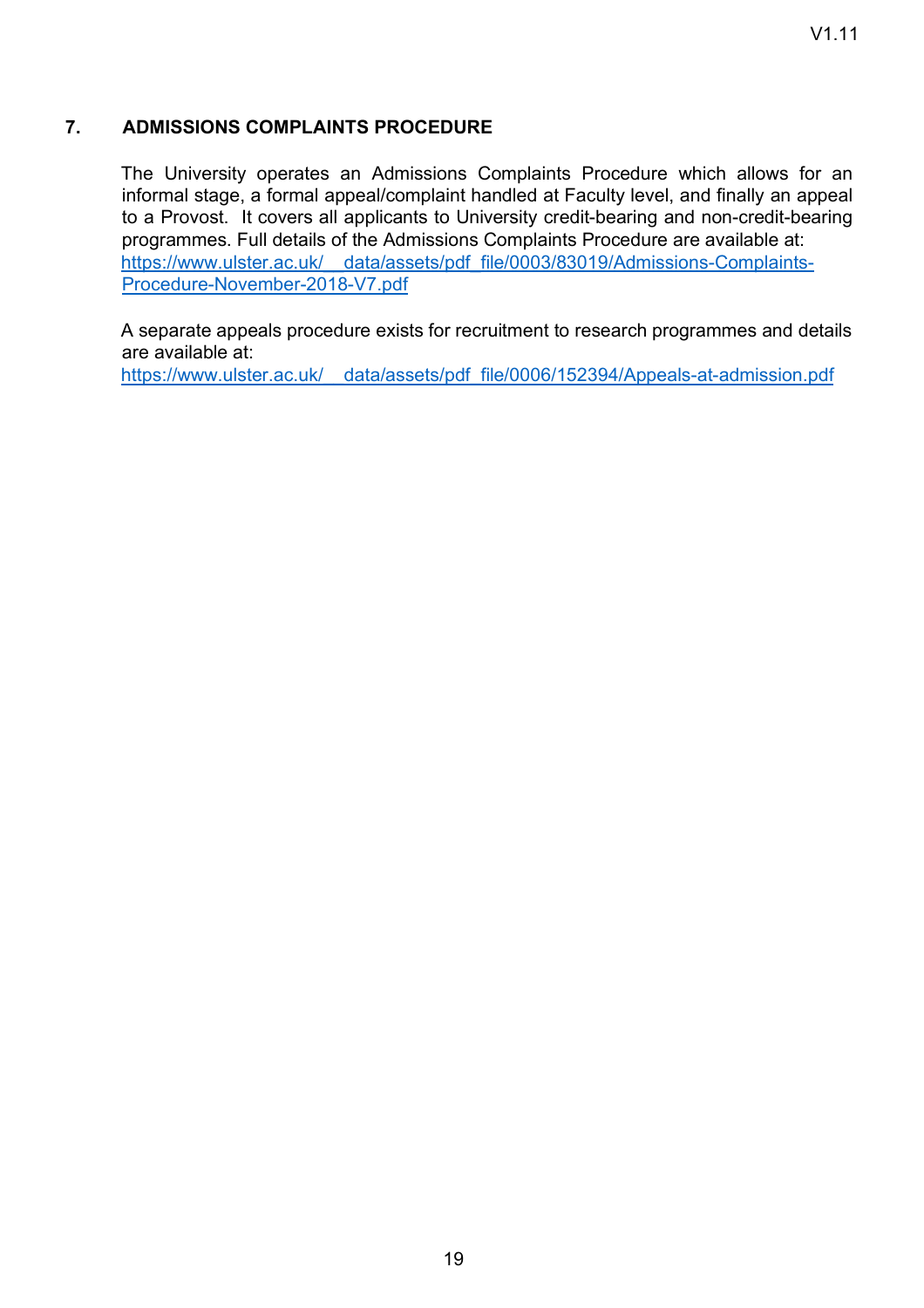# **APPENDICES**

## **APPENDIX 1 - REGULATORY FRAMEWORK OF POLICY**

## **1. National Legislation**

The University's Admissions Policy operates within the context of the following legislation:

- 1.1 Sex Discrimination (Northern Ireland) Order 1976
- 1.2 Disability Discrimination Act 1995 (as amended)
- 1.3 Special Educational Needs and Disability Order (Northern Ireland) 2005 (SENDO) (as amended)
- 1.4 Race Relations (Northern Ireland) Order 1997
- 1.5 Fair Employment and Treatment (Northern Ireland) Order 1998
- 1.6 Northern Ireland Act 1998
- 1.7 Employment Equality (Sexual Orientation) Regulations (Northern Ireland) 2003
- 1.8 Employment Equality (Age) Regulations (Northern Ireland) 2006
- 1.9 Disability Discrimination (Northern Ireland) Order 2006
- 1.10 Equality Act (Sexual Orientation) Regulations 2006
- 1.11 Human Rights Act 1998
- 1.12 Data Protection Act 2018
- 1.13 Freedom of Information Act 2000
- 1.14 GDPR 2019

## **2. National Regulation**

The University's Admissions Policy takes account of the UK Quality Code for Higher Education for the assurance of academic quality and standards in higher education, with particular reference to: Chapter B2 - Recruitment, Selection and Admission to Higher Education; and Chapter B11 - Research Degrees (October 2013)*.* 

The Policy is also informed by the findings of Professor Steven Schwarz's Admissions to Higher Education Review (2004) in the context of higher education in England. In addition, The Policy was advised by various guidelines issued through the Supporting Professionalism in Admissions (SPA) Programme - a national, joint UCAS/UUK initiative. While this group no longer exists, its principles and guidance are at the core of this admissions policy.

With respect to the equivalence of entrance qualifications, the University is guided by UCAS and makes reference to the Tariff Points Framework when necessary. Where a qualification is not included in this Framework, the University makes detailed recommendations with regard to the suitability of nationally-accredited qualifications on a course-by-course basis.

## **3. University Regulations**

The Policy also operates under the University's **Regulations for the Enrolment of Students** which states:

3.1 Subject to the Charter, Statutes, Ordinances and Regulations of the University, intending students shall apply for initial enrolment at the commencement of their programmes of